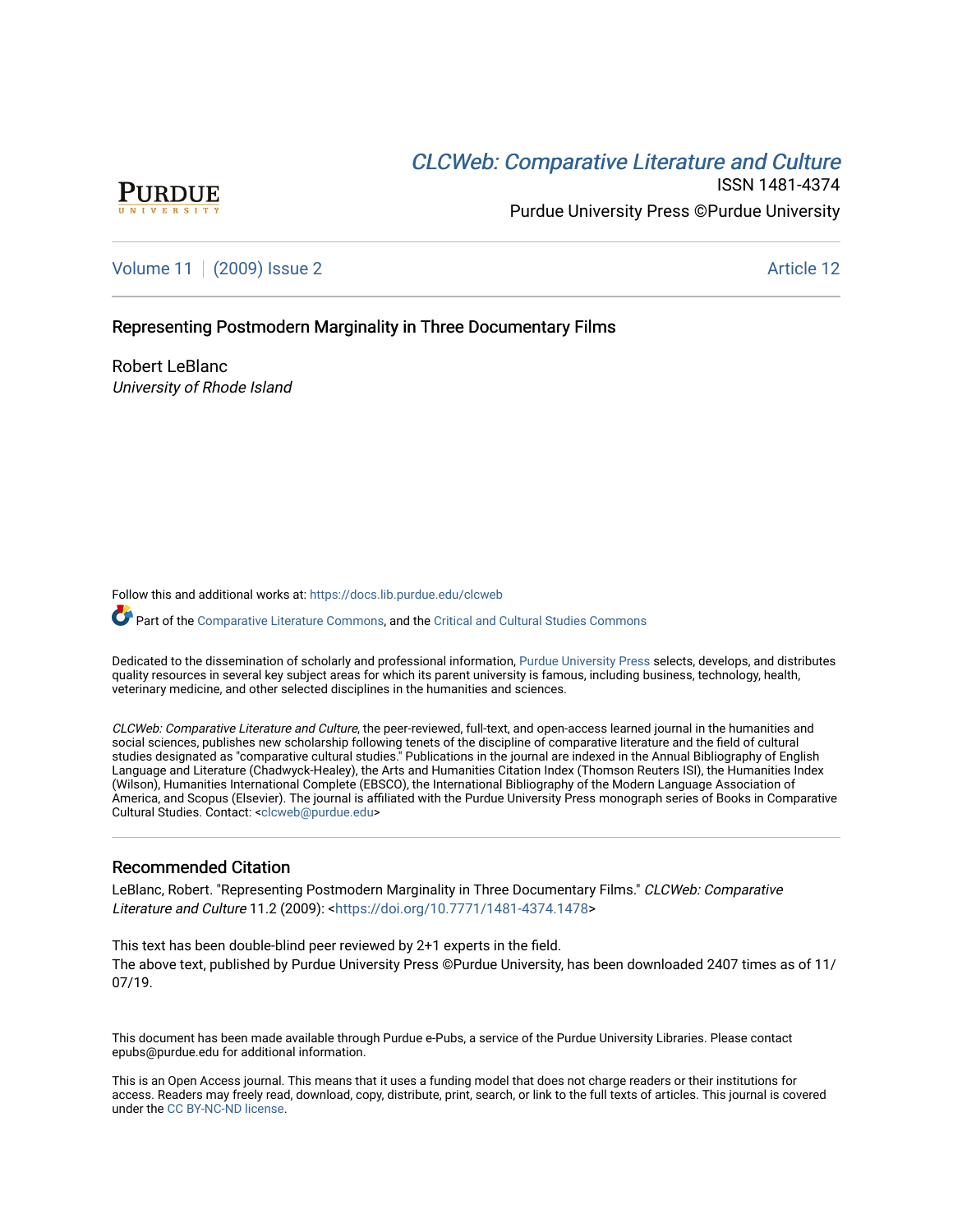**PURDUE** 

UNIVERSITY PRESS <http://www.thepress.purdue.edu>



ISSN 1481-4374 <http://docs.lib.purdue.edu/clcweb> Purdue University Press ©Purdue University

CLCWeb: Comparative Literature and Culture, the peer-reviewed, full-text, and open-access learned journal in the humanities and social sciences, publishes new scholarship following tenets of the discipline of comparative literature and the field of cultural studies designated as "comparative cultural studies." In addition to the publication of articles, the journal publishes review articles of scholarly books and publishes research material in its Library Series. Publications in the journal are indexed in the Annual Bibliography of English Language and Literature (Chadwyck-Healey), the Arts and Humanities Citation Index (Thomson Reuters ISI), the Humanities Index (Wilson), Humanities International Complete (EBSCO), the International Bibliography of the Modern Language Association of America, and Scopus (Elsevier). The journal is affiliated with the Purdue University Press monograph series of Books in Comparative Cultural Studies. Contact: <clcweb@purdue.edu>

## Volume 11 Issue 2 (June 2009) Article 12 Robert LeBlanc,

"Representing Postmodern Marginality in Three Documentary Films"

<http://docs.lib.purdue.edu/clcweb/vol11/iss2/12>

Contents of CLCWeb: Comparative Literature and Culture 11.2 (2009) <http://docs.lib.purdue.edu/clcweb/vol11/iss2/>

Abstract: In his article "Representing Postmodern Marginality in Three Documentary Films" Robert LeBlanc traces the emergence of new epistemologies of documentary film experience within the cases of three recent films that explore the subject's experience of marginality as central to its constitution as subject. These films -- by Marlon Riggs, Chad Friedrichs, and Jessica Yu -- explore the crises of self-representation engaged by their documentary subjects as these subjects seek to define themselves despite -- and yet through -- their experiences of marginal status, while avoiding a reinforcement of that status that could arise through its continued placement into narrative. The essay's exploration of the constitutive multiformity of documentary filmmaking suggests an augmentation of existing theories about the relevance of fictional and nonfiction narrative in postmodern documentary, as indicated by film theorist Michael Renov. LeBlanc applies Vivian Sobchack's theories of the intersubjective nature of film communication to explore the role of direct viewer address in articulating crises of self-representation. As the essay explores the filmmakers' efforts to further the selfrepresentational projects of their outsider-artist subjects, it asserts that some forms of documentary epistephilia may in fact turn inward as they articulate the implosive capacity of epistephilia to draw the marginal subject within the bounds of recognizable answers and ends.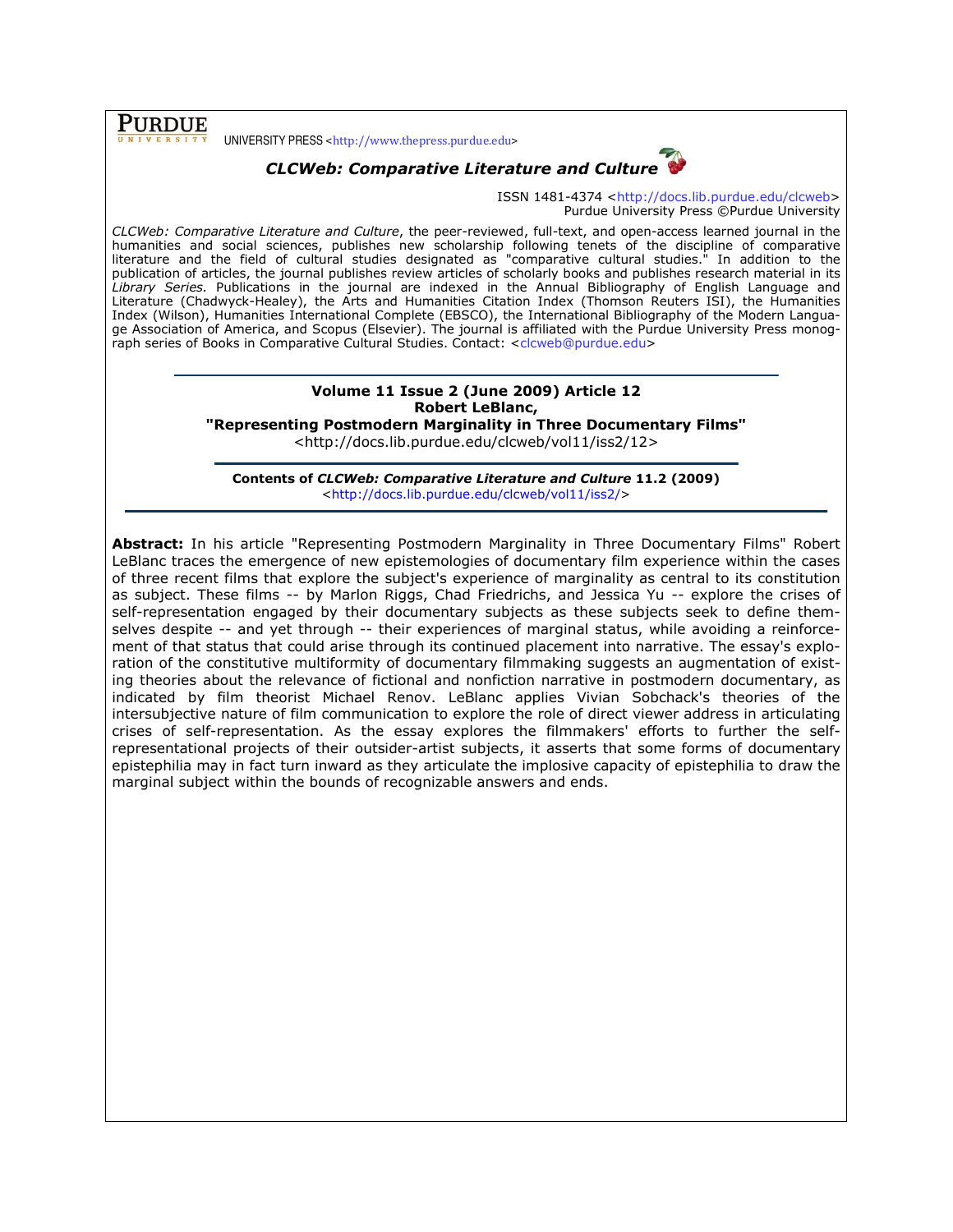Robert LeBlanc, "Representing Postmodern Marginality in Three Documentary Films" page 2 of 10 CLCWeb: Comparative Literature and Culture 11.2 (2009): <http://docs.lib.purdue.edu/clcweb/vol11/iss2/12>

#### Robert LeBLANC

#### Representing Postmodern Marginality in Three Documentary Films

In her article "Toward a Phenomenology of Nonfictional Film Experience," Vivian Sobchack applies Jean-Pierre Meunier's film theory to the experience of documentary viewing in postmodernity. She writes, "In a critical move that does not assume that the cinematic object is irreal merely because it is absent, Meunier points out that this fundamental absence characteristic of all cinematic representation is always modified by our personal and cultural knowledge of an object's existential position as it relates to our own" (242). Sobchack proceeds to advance a very useful phenomenology that reconceives documentary film within postmodernity, but her phenomenology only brings us to a lacuna in our understandings of postmodern documentary film, a genre in which filmmakers are increasingly drawn to human subjects whose existential position is defined in relation to the spectator through the position's marginality. What new crises of hyperreality, irreality, and representation are instantiated, and even instigated, by the trend among contemporary documentarians to pursue subjects who inhabit the margins of mainstream society? How do these documentarians embrace, downplay, or otherwise interact with the audience's epistephilia regarding these marginal subjects?

I present in the article at hand close readings of three contemporary documentary films that take US-Americans in the margins as their subjects. The first, Marlon Riggs's Tongues Untied, explores the black gay community in San Francisco, and reckons with that community's history of underrepresentation in its efforts toward a widely accessible cultural document. Riggs thereby instantiates a cinematic space of struggle, of difference, of ingroup expression that can work to disturb a viewer's notions of cultural insiders versus outsiders. The two other documentaries, Chad Freidrichs's Jandek on Corwood and Jessica Yu's In the Realms of the Unreal, present investigations into reclusive outsider artists and continually straddle the problematic boundary line that separates "images we regard as documentary representations of 'the real' from those we regard as real representations of a 'fiction'" (Sobchack 241). Close readings of these latter two film texts will yield insights into the shifting nature of documentary epistephilia in a postmodern moment when marginal figures both demand and resist onscreen representation.

While Riggs's film differs in important ways from Yu's and Freidrichs's films, the three works highlight a cinematic fascination with the marginal figures of society. These are, in all three films, figures whose marginality is always already mediated by a public all too ready to see them as outsiders. When viewed together, these three films point to new potentialities in documentary filmmaking that have only arisen in and from this crisis of representing the marginal. When the documentary gaze is cast to these outer limits of US-American society, it is forced to simulate the subject position of marginality through the available discourses of the postmodern mainstream, leading to hyperrealism and a kind of incongruity. Jean Baudrillard suggests that "the hyperrealism of simulation is translated by the hallucinatory resemblance of the real to itself" (468). This paper will be at pains to illustrate, through the lens of Baudrillard's theories of postmodernity, how these new potentialities in filmmaking can destabilize the binaries between real and irreal, between fictional narrative film and nonfiction documentary film. My goal will also be to offer a critique of Sobchack's phenomenology of nonfictional film experience while also building from it, to challenge her ideas about viewers' relations to the absent cinematic object through my examination of cases in which said object presents itself to the culture as an object with a history of marginality.

When Marlon Riggs says, "I listen for my own silent implosion" in a voiceover near the end of Tongues Untied, he is referring both to his anticipation of a tragically silent death from AIDS and to an overarching element of the black gay experience that is shot through the documentary from start to finish. This element is that of silence, or, more generally, of absence, and Riggs's articulation of the element represents one of the central conflicts driving the "story" of the film. Of course, the articulation of absence can and does also introduce some formidable pragmatic obstacles. How does a filmmaker introduce the experience of absence, or show us places where someone or some group should be and is not? For Riggs, the surmounting of this technical challenge runs parallel to his achievement of a sociopolitical goal, and thus his use of such devices as black backdrop screens, prolonged silences, and vignettes about moments of social dysfunction and asociality works more to further his film discourse than to repair shortcomings in it. Absence has, in Riggs's film, become a motif in itself. Whereas for other documentaries absences of visual or auditory data only increase epistephilia and defer an imaginable moment of "completion" of the documentary's goal, the motif of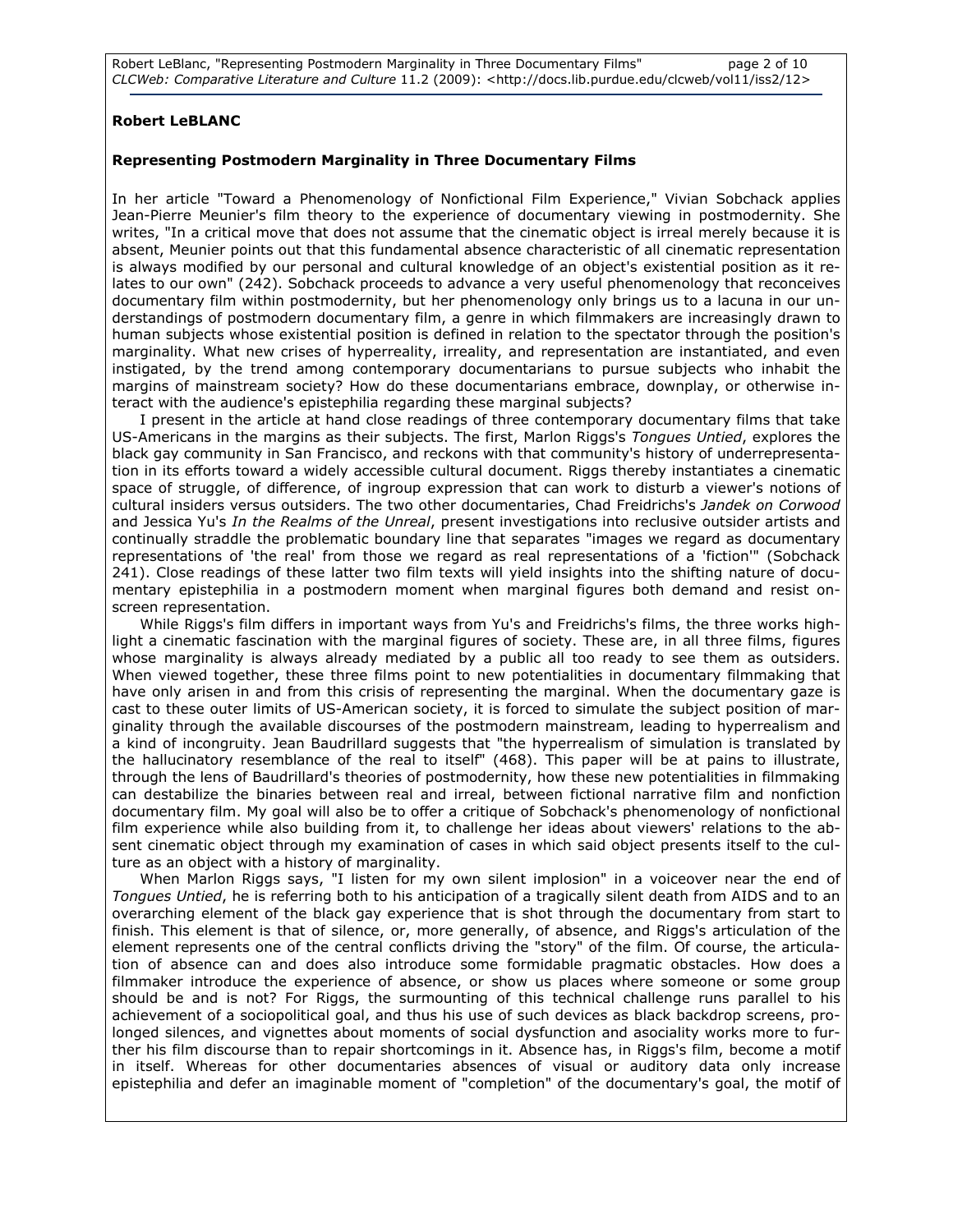absence in Riggs serves to posit an ultimate unrepresentability of certain events and subject positions within restrictive social codes, and further to posit the injustice of such an unrepresentability.

Riggs's plaint, expressed with this creative use of cinematic absence, is so fully imbricated with his awareness of the viewer that it makes evident what Sobchack calls "the intersubjective basis of objective cinematic communication" (38). When the screen turns black for sustained periods between sections of the film, viewers are called out in their engagement as "participants in dynamically and directionally reversible acts that reflexively and reflectively constitute the perception of expression and the expression of perception" (38). When silence is offered up as the only suitable audio for the moments immediately following a difficult question in which a black gay man considers his own erasure from society, the viewer perceives that humanity's expression of stunned silence while also marking the man's earnest demeanor, his vulnerability, his need to belong. Thus the viewer may, as Sobchack suggests, reverse the direction of film experience and receive data about perception of expression. Viewers, too, listen for the silence of Riggs's implosion, and insofar as they become aware that he is also the director of the film and an origin of its filmmakerly gaze, they perceive the sociopolitical messages not only in his conclusions, but in his very epistephilia. Thus, Tongues Untied is a postmodern film experience in that its moments of hyperreal expression (such as the "Snapthology" segment and the voguing segment) are endlessly deferred in a broader expression of the hyperreal subject position inhabited by this group of black gay men. It is mainly in the employment of strategic absences and silences that Riggs steps beyond the bounds of traditional documentary and allows the crisis of selfdefinition within the black gay community to become the very thrust of the film, rather than an obstacle in its communication.

The film's insistence on probing the experience of marginality in the black gay community leads it to experiment with form so as to position the lives of its subjects in an outsider space, a space in which traditional documentary devices are to be cast aside wherever they prove ill-fitting. Riggs narrates his own coming of age, and then follows upon that with the story of his quest for identity, a quest that leaves him marginalized with regard to mainstream culture, black subcultures, and gay white subcultures. Sheila Petty notes, "The narrative premise of the video is very complex because Riggs negotiates, not within one cultural space, but four: black culture, white culture, gay culture, and black gay culture. This makes generalization, either about his narrative structure, or his thematic material, almost impossible" (418). Indeed, Riggs's acts of negotiation between and among cultural groups position him as an outsider, and, though Petty finds it impossible to "generalize" about this mode of filmmaking, there is much to be gained from examination of Riggs's negotiation of the crisis of marginality.

Riggs presents a challenge to established notions of the documentary film that refigure its conventions and structures for a postmodern age. Traditional documentaries, even when their subjects had been slightly off the mainstream, wove a steady current of voiceovers and footage, occasionally intercut with essential B-roll images. Riggs's postmodern documentary, on the other hand, breaks from these genre conventions and deliberately disrupts narratives, subverts the gaze of the scopophiliac, and dwells in the unrepresentable rather than declaring documentary cinema to be a cure-all for uncertainty of identity. Riggs's self-narration is disrupted both visually and verbally by the intercutting of a child's utterance of "punk" (alongside various other racist and homophobic slurs) with his storytelling. This approach causes viewers to question the need for linear narrative in a documentary film, emphasizing the constant state of disrupted selfhood experienced by the narrator himself. Petty observes pointedly, "In the final disruption sequence, the shots of the mouths are intercut, and the effect of collision between the angles is that of Riggs being crushed and pounded by the violence of the epithets" (421). Beretta E. Smith-Shomade assesses Riggs's disturbance of our expectations for nonfiction film exposition, arguing that "Riggs juxtaposes words, music, and sound to accost his audience" (1126). The film features images of disembodied mouths speaking in its insistence that "mainstream" voices should be refigured as potential intruders to self-definition, rather than sites and wellsprings of self-definition.

Riggs's use of the postmodern body is not limited to that scene, but is observable also in his decision to include his own naked body in an early shot, thereby subverting the principle of seductive concealment of the human body by revealing himself visually from the beginning. Riggs presents himself, to borrow a phrase from Chuck Kleinhans, "naked in black void," and he accompanies this image with an exploration of the multivalent roles played by silence in his life (109). While the stark black backdrop provides a visual echo for the significance of Riggs's race and suggests the danger of dark skin vanishing into the darkness of nonexistence, the revelation of the filmmaker's naked body turns the notion of visual scopophilia on its head. In this second instance, Riggs's cinematic approach suggests a need to break with mainstream film technique in order to best depict the unconventional way in which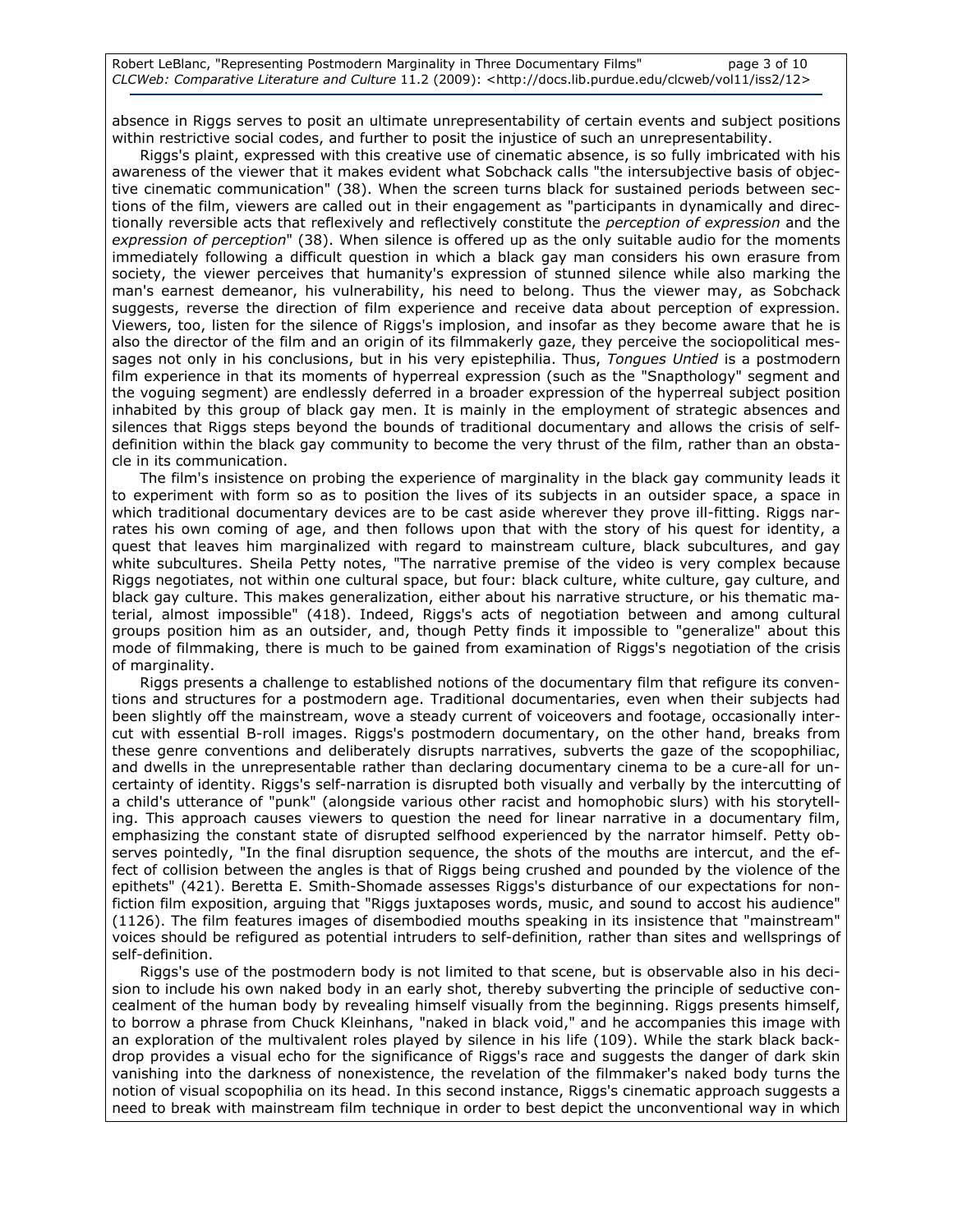the black gay community is seeking to define itself (other methods of self-definition having proven unfeasible).

In a third instance of the postmodern cinematic voice in the film, Riggs allows his epistephilia to culminate not in answers, but in the endless proliferation of questions as a means toward the illustration of social injustice toward the black gay community. When a straight black activist's mouth (again disembodied in an extreme close-up), asks, "Come the final throw-down, is he black or gay?" this question is not pursued in any traditional journalistic way. It is instead positioned as a revelation in and of itself, a revelation of the ills of a mainstream that would force black gays to go entirely without a cultural identity, the ills of a mainstream that would rather, and tragically, erase them altogether from its ranks. Riggs's epistephilia as he seeks to reveal the truth of this community is thus directed not at broadening the embrace of mainstream society by seeking knowledge about its marginal figures, but rather at coming to new ways of thinking about what constitutes mainstream society itself. That is to say, the questions asked by unsympathetic outgroups (straight black culture, gay white culture, etc.) are not answered but rather epistemologically critiqued. Thus his postmodern rendering of epistephilia succeeds in destabilizing the binary between insiders and outsiders. The motifs of absence and silence remind viewers that the many established modes of language that are available to explain these men's marginality would only succeed in reinforcing that marginality, and thus in undoing Riggs's communicative act of documentary filmmaking.

Riggs redefines the socially topical documentary film as a location for the expression of silence itself, rather than simply the representation of noise to end a cultural silence. Yu and Freidrichs position their documentaries within this same paradox, and they instigate this same crisis of giving documentary voice to those whose voicelessness has defined their cultural subject positions. However much the similarities of Yu's and Freidrichs's films to Riggs's film will be useful in allowing me to come to conclusions about representations of marginality, these documentaries will be shown to run both parallel and oblique to Tongues Untied. Yu's and Freidrichs's documentaries on outsider artists make use of direct quotation of musical and literary works in order to better explore the minds of their subjects, much as Riggs relies heavily on borrowed poetry, doo-wop music, and performance art to convey an approximation of the black gay experience. The central difference between the two modes is that Freidrichs and Yu feature subjects whose works of art constitute the basis for their marginality, whereas Riggs's subjects have been marginalized by society's restrictive attitudes about race and sexuality and then turn to artistic expression having already been labeled as marginal. But my close reading of these three films over and against each other will seek to explore their stylistic border crossings of the line between fiction and nonfiction film, an already blurry line that Michael Renov suggests "will become an ever more active site of contestation and play" as documentary film moves into postmodernity (318). As I turn to these two more recent films, my close readings will continue to examine the role of absence/silence motifs in documenting subjects whose marginality within the arts world throws into relief the nature of our wider society's margins. Why would an artist situate him or herself in a position of extreme marginality? More centrally, what reconfigurations of epistephilia are instantiated by the filmmakers' decisions to document these artists?

When director Freidrichs and producer Paul Fehler chose to make a documentary about the outsider musician Jandek around 2003, they were aware that their subject was a complete recluse who did not grant interviews and who had never allowed the release of any video footage of his music or of himself. During the course of Jandek's lengthy career, his only act of self-expression to any artistic community or public sphere had been his do-it-yourself release of 37 albums on the label "Corwood Industries." His music had increasingly attracted interest and fans from the outsider music community and from hipsters of all stripes (including Kurt Cobain, Beck, and the editors of Spin magazine), but his presence as a public figure in the outsider music scene had been defined as much by his enigma and reclusion as by his music and songwriting. The allure of this subject to documentarians can be explained readily as a manifestation of the same epistephilia that drew Errol Morris to film the eccentric locals in his landmark film Vernon, Florida. Yet, Freidrichs's proposition was to capture in documentary film a subject who flat-out refused to be captured on videotape, despite his passion for selfreleasing audio recordings of his atonal blues-folk songs.

How would such a documentary be filmed, and moreover how would it be viewed? Guillermo Castro, in a review of the finished film, observes, "While some filmmakers might've been daunted by the sheer scarcity of information, Friedrichs [sic] and Fehler saw it as an opportunity to create a different kind of music documentary, one that investigates the ways in which fans fill in the gaps between what's known about a particular artist and what's left to the imagination" ("Jandek on Corwood: The Mystery Is in the Music"). Freidrichs shifts his focus from the musician to his reception, and in so doing he furthers a project of deliberate mystery that he reads into Jandek's artistic project. Freidrichs says,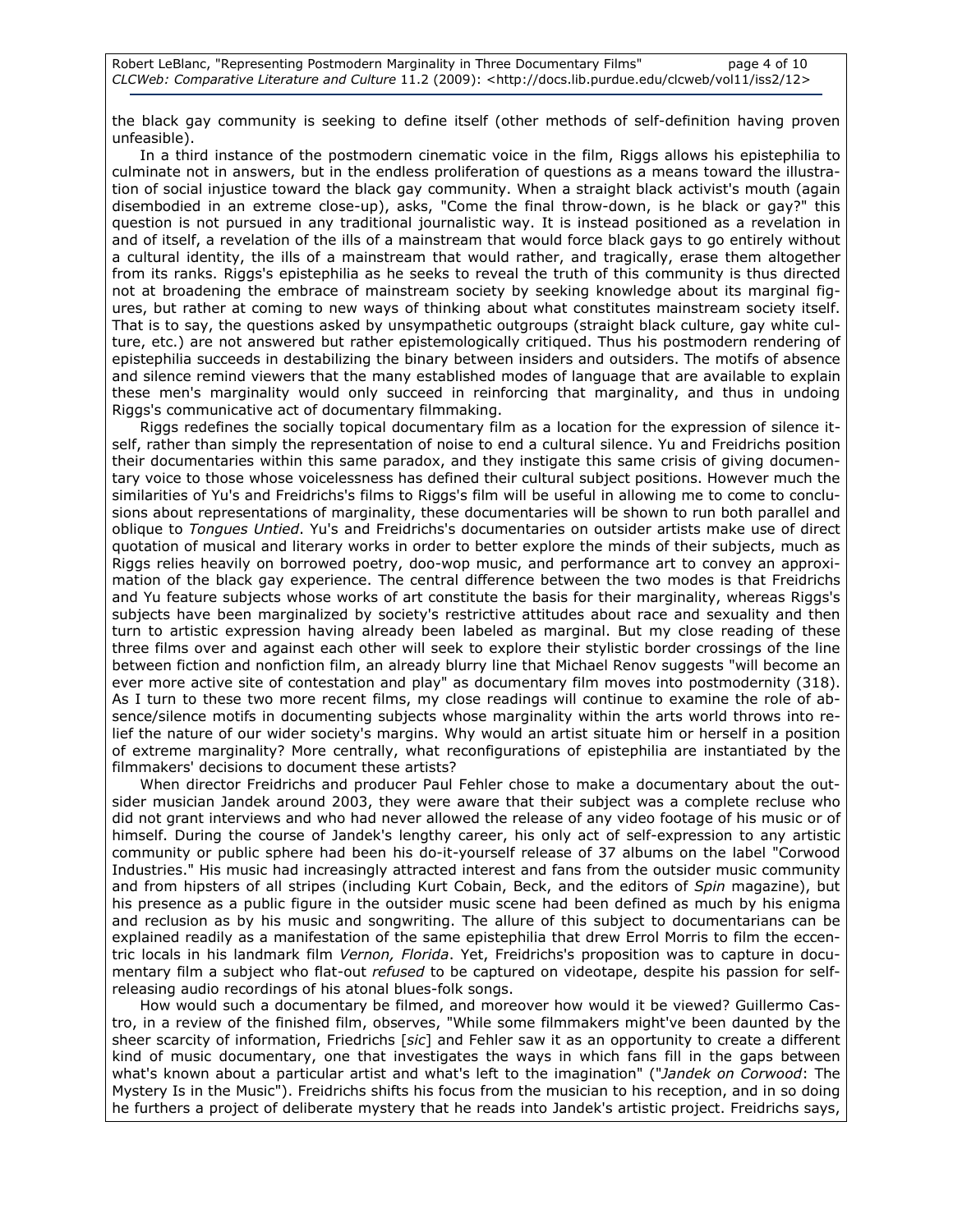"We were more interested in people's individual responses to Jandek … We were more interested in how a mythology is formed, given that there is this dearth of information … This is a basic psychological inquiry rather than a sociological one" (Castro). On the DVD's commentary track, Freidrichs elaborates on this idea of representing the enigma and absence of his subject as a means of furthering (rather than dissecting) Jandek's artistic project, mentioning his interest in "stories about Jandek, stories that either refute or coalesce with the mystery." The diegetic arc of the film traces a shift in the cinematic gaze from the titular subject to the critical and popular reception of that subject in the subject's absence.

The struggle to represent a thoroughly marginal figure amounted to a similar challenge to that faced by Riggs: how to capture a subject's history of underrepresentation without simply failing to represent the subject yet again. Riggs and Freidrichs both wanted to bring their marginal subjects into the light of their cameras, but both attempted to tell the story of marginality rather than unfittingly situating their subjects within mainstream frameworks. Freidrichs assesses his metatextual approach, stating that Jandek on Corwood became a "film about celebrity, and negative celebrity, the idea of somebody building up an image over time based on a non-presence." The filmmaker comments on the challenges inherent to his testing of the bounds of the documentary form in a variety of tones, ranging from that of the theorizing auteur to that of the frustrated cutting-room craftsman. He states that his goal as director was to "really try to express the idea of a mystery in the few images of complete desolation," and to "make the film more consistent with the mood of Jandek's music, which is very sparse and very dark." Freidrichs seems to have conceived his film project as an organic outgrowth of Jandek's aesthetics, and yet Freidrichs admits to pressing pragmatic crises that faced him when he confronted the impossibility of interviewing (or even including secondhand video footage of) his reclusive subject. He even complains plaintively that, as a documentarian interested in Jandek, he does not "have much visuality to rely on to make filler," and Fehler concludes that the crisis the filmmakers faced was "constraining, but liberating in a way." This crisis of representation reveals the logical end of documentary epistephilia. To wit, if we as viewers want to come to know the unknowable subject through film experience, our knowledge of the subject will always already be mediated by the subject's history of having been unknown.

It will be useful to look further at the texture of Freidrichs's work, shot through as it is by the crisis of unrepresentability instantiated by an outsider artist who begs to be analyzed and engaged, and yet who shuns all publicity and video exposure. The bulk of the film's running time is taken up by interviews with outsider music critics and aficionados, most of whom seem eager to probe the mysteries of Jandek's marginality. In lieu of the usual performance, interview, and candid footage of the artist himself, Freidrichs inserts his still photography of Jandek's album cover art and various Jandek "artifacts" such as invoices from his ostensibly self-created record label, occasional handwritten notes to purchasers and radio stations, and advertisements placed obscurely in the backs of music industry magazines. Michael Sandlin describes Freidrichs's necessarily oblique bent as follows: "This documentary on defiantly obscure indie-rock cult figure Jandek reveals not so much the man-behind-the-myth, but rather, the myth-behind-the-myth" ("Withholding"). Freidrichs could probably have obsessively tracked down the origin of cashed checks made out to Corwood Industries, or relentlessly hounded the staff of the record plant that presses Jandek's releases in small amounts, in an attempt to, as Mark Athitakis puts it in a review of the film, "unmask" this marginal figure and force him into a mainstream framework as a pop music celebrity (Filmcritic.com). Freidrichs's approach is instead to embrace the unknowability of his subject and interweave it delicately with his own epistephilia, with his own desire as documentarian to present some kind of "truth" to the serious-minded viewer that many film critics presuppose as the documentary audience.

The "filler," as Freidrichs modestly terms it, used in the film takes the place of traditional interview and performance footage found in most pop music documentaries. This "filler" gives tone to the film and builds upon the film's thesis that Jandek's representations stem necessarily from an engagement with his absence rather than from traditional research, evaluation, or musical appreciation techniques. Freidrichs features recurring images of a full moon, a typewriter, a reel-to-reel recorder, curtains, a bleeding chunk of human brain, a bottle of whiskey, and others to suppose a phantasmagorical presence for Jandek's identity as artist. These images are presented in the context of Jandek's songs, and one is struck by the fact that, although some of Jandek's lyrics are vaguely foreboding or disturbing, the representation of phantasmagoria is again derived as much from Jandek's notoriously stubborn absence from the music mainstream as it is from his actual songwriting. Freidrichs's choice of images seems to veer wildly and romantically apart from the scant body of knowledge on his subject and into pure speculation about what kind of analysis might even be ventured on the basis of this precious little concrete imagery. Mark Athitakis remarks about these sequences of more or less random foreboding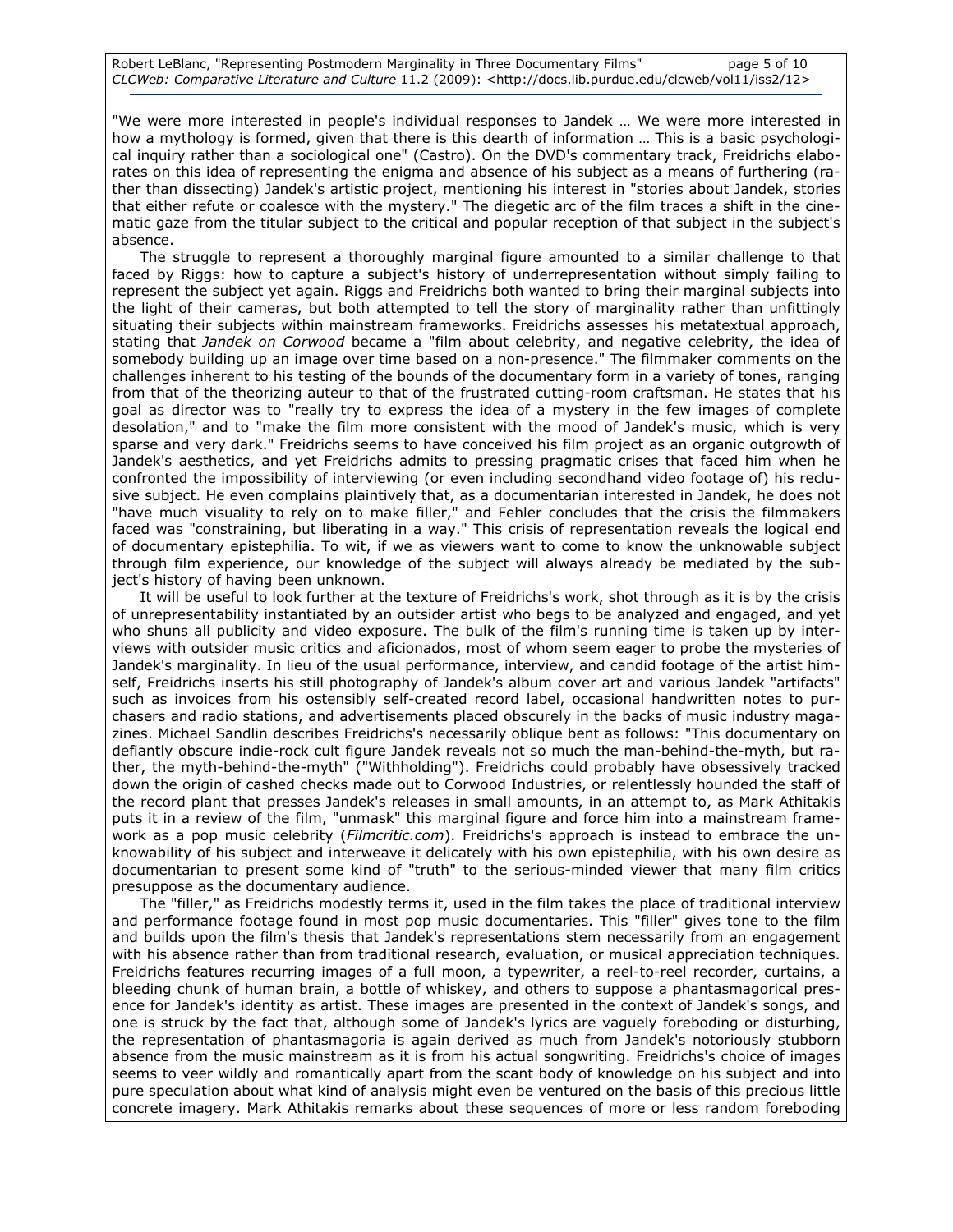images that "Watching the film feels, appropriately, conspiratorial" (Filmcritic.com). Fehler remarks in his commentary that the recurring images were intended to be frustratingly partial representations of the subject, and represent "what Chad and I project onto Jandek's normal life." Walter Benjamin explores this tendency toward a romanticized presentation of that which seems phantasmagorical in its marginality and unknowability in his essay "Surrealism: The Last Snapshot of the European Intelligentsia": "Any serious exploration of occult, surrealistic, phantasmagoric gifts and phenomena presupposes a dialectical intertwinement to which a romantic turn of mind is impervious. For histrionic or fanatical stress on the mysterious side of the mysterious takes us no further; we penetrate the mystery only to the degree that we recognize it in the everyday world, by virtue of a dialectical optic that perceives the everyday as impenetrable, the impenetrable as everyday. The most passionate investigation of telepathic phenomena, for example, will not teach us half as much about reading (which is an eminently telepathic process), as the profane illumination of reading about telepathic phenomena" (188).

Walter Benjamin stresses that efforts at documenting the phantasmagorical or unknowable will end in a focus back onto the efforts themselves rather than forward onto some suspected "truth" or "reality" behind the phantasmagoria. Freidrichs's only conclusion after his presentation of these "filler" objects in lieu of the interview/performance footage that traditional documentary audiences crave is an open-ended one: Jandek's representation has called into question what is so mysterious, even what is so marginal, about his reclusive behaviors. After each phantasmagorical sequence of "filler" images points up the inevitable inadequacy of attempts to explore a visual realness of Jandek, the filmmakers return to interview sequences with Jandek's passionate critics. One of them succeeds in, as Benjamin puts it, penetrating the mystery and perceiving "the impenetrable as everyday" (188). Sandlin observes this, writing, "Of all the talking heads, Beat Happening/K-records founder Calvin Johnson has the only real breakthrough moment: Why, he asks, are certain artists automatically labeled reclusive maniacs just because they shun mainstream media and reject traditional selfmarketing gambits?" ("Withholding"). The only lesson gleaned by Freidrichs from his romantically passionate leap into the obscure phantasmagoria of Jandek's marginal universe is one of his own filmmaking and the crisis instantiated when a documentary probes the margins of society without first questioning its epistemological basis in society's mainstream. Freidrichs, like most of Jandek's bewildered but bemused commentators, is ready to lay bare his processes of coming to know Jandek as subject, even if such a cinematic act manages only to articulate Jandek's absence from such modes of expression and perception. Ultimately, Freidrichs's documentary manages only to articulate Jandek's absence from our film experience as viewers, even as we engage in an epistephilia around this figure by watching a film with Jandek's name in the title.

Freidrichs's documentary may be viewed in the same postmodern category as Riggs's oeuvre in that his project seeks to pursue a similar fictionality and direct presentation of art, putting forth these devices as alternative gateways to truth. The use of performance art footage and musical performances as direct evidences of lifestyle and identity in Tongues Untied serve to remind viewers of the unsuitability of traditional modes of self disclosure for a marginalized group whose identity has already been rejected on its own terms by the mainstream. Freidrichs does not fail as a documentary filmmaker in failing to track down his subject for a face-to-face definitive interview, nor does he fall short in failing to pursue the tough questions about Jandek's biography that might be misinterpreted as having been his original goals. Though Freidrichs does not shy away from traditional revelations of interesting facts or from establishing shots that familiarize viewers in a basic way with the subject matter, he does elide a traditional tidy conclusion. Instead of a cinematic voice that stands outside of an already marginal subject and offers a smug summary of salient points, Freidrichs communicates with the viewer via an expression of his perceptions of the difficulty of adequate representation of society's margins. Sandlin notes that "much like its inscrutable subject, the film leads you to the brink of revelation and then leaves you hanging" ("Withholding").

Freidrichs's furthering of Jandek's artistic project works to blur the boundaries between fiction and nonfiction film, and reinforces the usefulness of Sobchack's phenomenology of documentary looking. Having established the intersubjective basis of cinematic communication, Sobchack places us in her perspective as documentary viewer: "In that I have, from the first, posited the existence of what these images represent and am thus engaged in some degree of constitutive and evocative activity, the documentary image is not completely autonomous, but still connected to and intermediary between myself and what I perceive to be a 'real' unknown person or event 'in general'" (251). When we look at a person who is not merely unknown, but who is presented as challenging the outer limits of the knowable, we are not simply left "hanging," but we engage along with the filmmaker in co-constituting a perceived marginal 'real' person named (in this case) Jandek. Freidrichs's film demonstrates the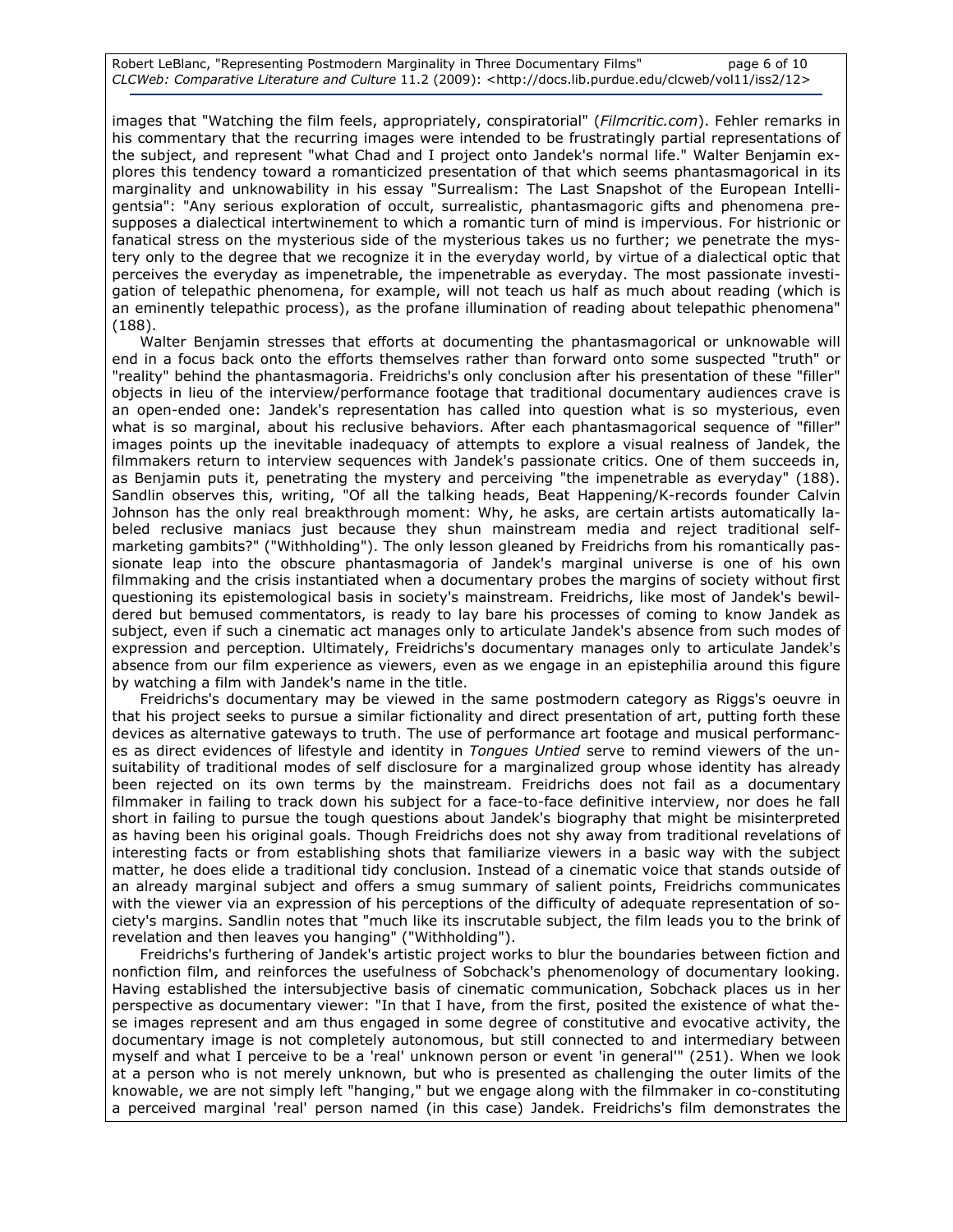Robert LeBlanc, "Representing Postmodern Marginality in Three Documentary Films" page 7 of 10 CLCWeb: Comparative Literature and Culture 11.2 (2009): <http://docs.lib.purdue.edu/clcweb/vol11/iss2/12>

ability of irreal images to proliferate and fill the visual void instantiated by an absent subject to be perceived. Absence is thus given a cinematic presence, even if only through a redefinition of the documentary that shades off into fictional forms of representation. The documentary becomes not about what we can learn, but about what it is in our epistemologies as viewers that makes it impossible for us to understand. This shading-off into fictional forms of representation is further shown to be not only unproblematic, but crucial for documentary representation of outsider arts figures in Jessica Yu's 2004 film In the Realms of the Unreal. The title of the film, though it comes directly from the title of its subject's 15,000-page fantasy novel, serves to point up Yu's need to blur the lines separating documentary from fiction filmmaking. Yu's subject is Henry Darger, the outsider artist, novelist, and hospital janitor who produced his works in total isolation from the 1920s until shortly before his death in 1973, whereupon his work was discovered in his rented room in Chicago and introduced to great acclaim in the outsider arts world.

Like Freidrichs, Yu starts the viewer with requisite biographical exposition, like most traditional documentarians would, but then shades gradually into fictional modes of filmmaking. Yu stops just short of presenting a film adaptation of Darger's paintings or prose, and allows her documentary to reside astraddle the line between fiction and nonfiction in its efforts to represent an absent subject. In an interview about the film included on its DVD, Yu suggests that she wants to "tell three stories" and place them parallel with each other. The three stories are firstly Darger's life story, secondly the story of how he has been perceived both as man and as artist, and thirdly the story that he created in his fictional work. Insofar as Yu manages to interweave these three narrative threads, she manages to represent a man whose life story is bound up with fictions and is aware of its own hyperreality. Yu also manages to explore the absence of identity available to a figure existing on society's margins, and further, the ways in which marginal figures use absence as fodder for identity itself. When Yu expresses her idea that "the film could be about the imaginative drive of one person," she leads to the idea that his marginality (more than just his imagination) was a factor in his process of shaping a self-identity.

Whereas Freidrichs was faced with the extreme challenge of filming without even a single verifiable photograph of his subject, Yu made use of the three existing photographs of Darger frequently throughout the film. But her several still shots on these black-and-white photographs are geared as much toward reinforcing the concept that traditional modes of exposition will fall short, as toward actually accomplishing exposition of information about Darger's physical self. Yu explores the traditional epistephiliac gaze only long enough to illustrate its inadequacy for her marginal subject, and then moves into these second and third narrative threads, or "stories," and begins to problematize the normally taken-for-granted phenomenology by which we experience films. Instead of using the camera to express her filmmakerly perception of a biographical subject, Yu shifts into unusual visual content, including some sequences in which the camera attempts to present the unknown eye of Darger in its assessment of his aesthetics as artist. "We tried to have a sense of how he experienced that room," Yu says in the abovementioned interview, in an explanation of sequences in which the camera enters Darger's living and working space (which has been preserved by his former landlords since his 1973 death). In abandoning her own cinematic voice and allowing the camera to represent the vantage point of another, Yu challenges traditional notions of the documentary form and suggests the need for new and shifting epistemologies in representing social outsiders. Conversely, Yu features a sequence in which we see the closed door of Darger's apartment from the outer hallway, with the camera gradually closing in but never quite shutting out the space around it (the doorjamb and hallway walls). A voiceover, intercut with interview snippets regarding Darger's reclusive ways and perceived habit of talking to himself, tells us that Darger began to be perceived as increasingly out of touch with his neighbors and the world around him. This sequence offers visual articulation of the idea that the marginal figure can only be rendered in traditional cinematic modes of exposition as the unknowable outsider, and is only brought into cinematic presence when and if the viewer looks to the subject's history of absence as the grounds for perception.

Yu acknowledges the crisis instantiated by her attempts to depict the utterly marginal on documentary film, but she also looks to the instigation of this crisis by contemporary filmmakers as evidence of our increased understanding of the phenomenology of film experience. Speaking on this spate of recent documentaries about marginal figures (and thus documentaries that explore the very idea of marginality), she argues, "Audiences and filmmakers are more excited about the ideas of different ways to tell the story, taking more liberties in order to get to a deeper truth." We have thus far explored the ways in which these documentaries crisscross the lines between fiction and nonfiction, between traditional modes of epistephilia and postmodern focus on the unknowable as knowledge itself. Renov carries this one step further in his speculation that these recent tendencies might be best understood as a complete refiguring of cinematic desire and gaze: "I find the refusal [of earlier critics]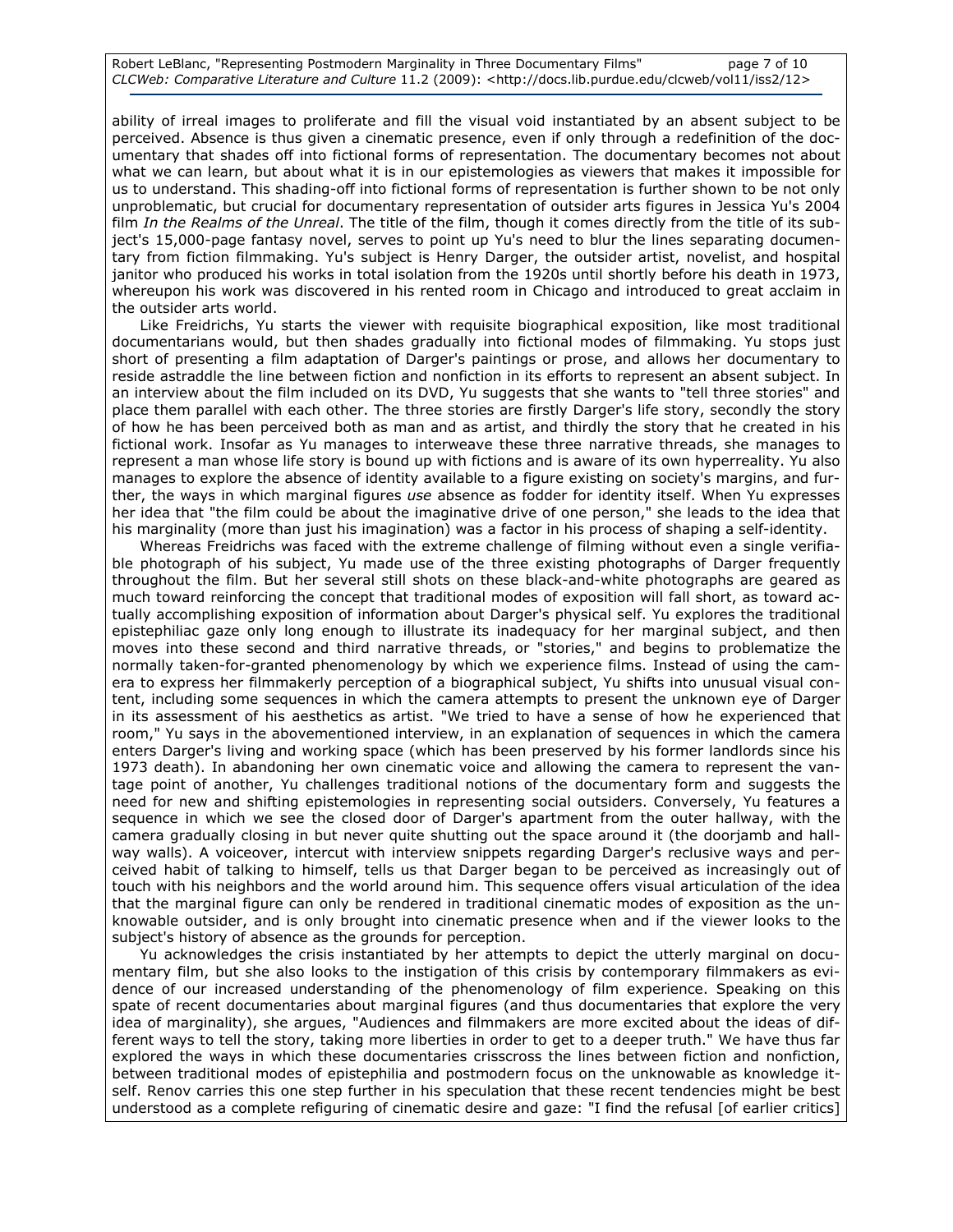to articulate this epistephilia in relation to desire unduly rationalist in its alignment of documentary wholly with consciousness rather than in traffic with unconscious processes. I challenge that position's preference for knowledge effects over pleasurable or ecstatic looking and for its enthronement of sobriety at the expense of the evocative and delirious. I would argue for the documentary gaze as constitutively multiform, embroiled with conscious motives and unconscious desires, driven by curiosity no more than by terror and fascination" (321).

Renov brings us to better understand these documentaries and also the expressions of motive put forth by their filmmakers. When Yu suggests "taking more liberties in order to get to a deeper truth," or when Freidrichs says he wanted to "really try to express the idea of a mystery," or when Riggs says, "We have to begin to heal ourselves by going through all the doors that we have locked and tried to forget about" (qtd. in Kleinhans 110), these filmmakers are suggesting that the documentary form be broadened to encompass modes of evocation and play that might lead to postmodern ways of knowing its subjects, whereas those subjects would be at risk of appearing only as absences through the traditional documentary lens. Renov's statement leads us to a recognition that these three films all revive the element of pleasurable looking in the previously rationalist domain of the documentary. Whereas the filmmakers often only acknowledge the usefulness of borrowed texts in their conglomeration of footage, it should more accurately be viewed as a positioning of fictional and performative discourses as direct responses to our epistephilia toward these marginal subjects. When Riggs includes performances by singers and poets in "black void" (Kleinhans 109), he advances these artists' epistemologies of identity as more meaningful than those perpetuated by the mainstream and purported as the "real" facts about the black gay community. These black gay men relate their existential positions in Riggs's documentary by embracing the hyperreal in their postmodern culture, and then by producing more suitable attempts at self-definition through film presences that challenge our traditionally accepted notions of the documentary form.

In an interesting corollary to the advancement of this new approach to documentary as practiced by Riggs, Freidrichs, and Yu, all three filmmakers feature scenes in which postmodern ways of representing the subject progress gradually into prominence in our film experience, before finally "taking over" the screen and soundtrack. In Tongues Untied, one of the voiceover artists begins to repeat a sentence in a quiet voice and allows it to crescendo into something louder and much more distinct. The sentence at first might best be spelled as, "Noweethihaswefuh," and it punctuates various obliquely rendered images of a sexual encounter between two members of the black gay community. As the usefulness of traditional journalistic explanations of sexually transmitted disease wanes over and against the desperation of the lovers for intimacy in their harshly alienating society, the mantra "Noweethihaswefuh" become clearer as "Now we think as we fuck...this nut might kill us." Not only has the performative and desire-driven element of the piece's epistephilia driven away the truth-based reportage that marked earlier documentary, but this displacement of traditional documentary form by a postmodern film voice has provided one of the film's most conclusive and profound moments for showcasing the solidarity possible for a black gay identity. Thus, for Riggs, Renov's suggestion of rethinking the documentary gaze as constitutively multiform was well founded, as Riggs's cinematic project involves the necessary destabilization of the binary of documentary epistephilia and fictional scopophilia, for a new understanding of film expression.

In the Jandek documentary, Freidrichs includes a similar "creeping-in" of postmodern filmmaking to displace a traditional exposition sequence. After various Jandek commentators have proposed increasingly arcane and fanciful readings of the artist's project (Sandlin calls this point "a laughable crescendo of wild psychiatric speculation" ["Withholding"]), a wordless chanting from one of Jandek's most unfathomable compositions begins growing in volume until it is almost drowning out the voices of the critics. Then Freidrichs launches into the most indulgently phantasmagorical sequence in the film, a sequence that even includes the bizarre image of a cheeseburger inflated to larger than life size, accompanied by this point only by Jandek's wordless warbling. The scene suggests that efforts at a traditional explication have proven self-perpetuating and not very fruitful, except in generating interest in this songwriter's body of work, which by now has been argued by interviewee Byron Coley to contain a "theoretical presence." Freidrichs then decides to let Jandek's parade of phantasmagorical imagery take hold and quite literally drown out the traditional methods of documentary exposition. Freidrichs latched on to these traditional methods at first, in his efforts to track down anything and everything that might illuminate the obscure world of this outsider figure. It should be said that the interviewees are quite interestingly committed and passionate; Freidrichs even coins the odd phrase "Jandek studies" at one point, as if Jandek had become, in his iconoclasm, a entire self-consumed discipline of learning. However, the use of interviewees and occasional scraps of Jandek memorabilia (unrevealing receipts, simplistic print advertisements without graphics, etc.) proves to be unsatisfactory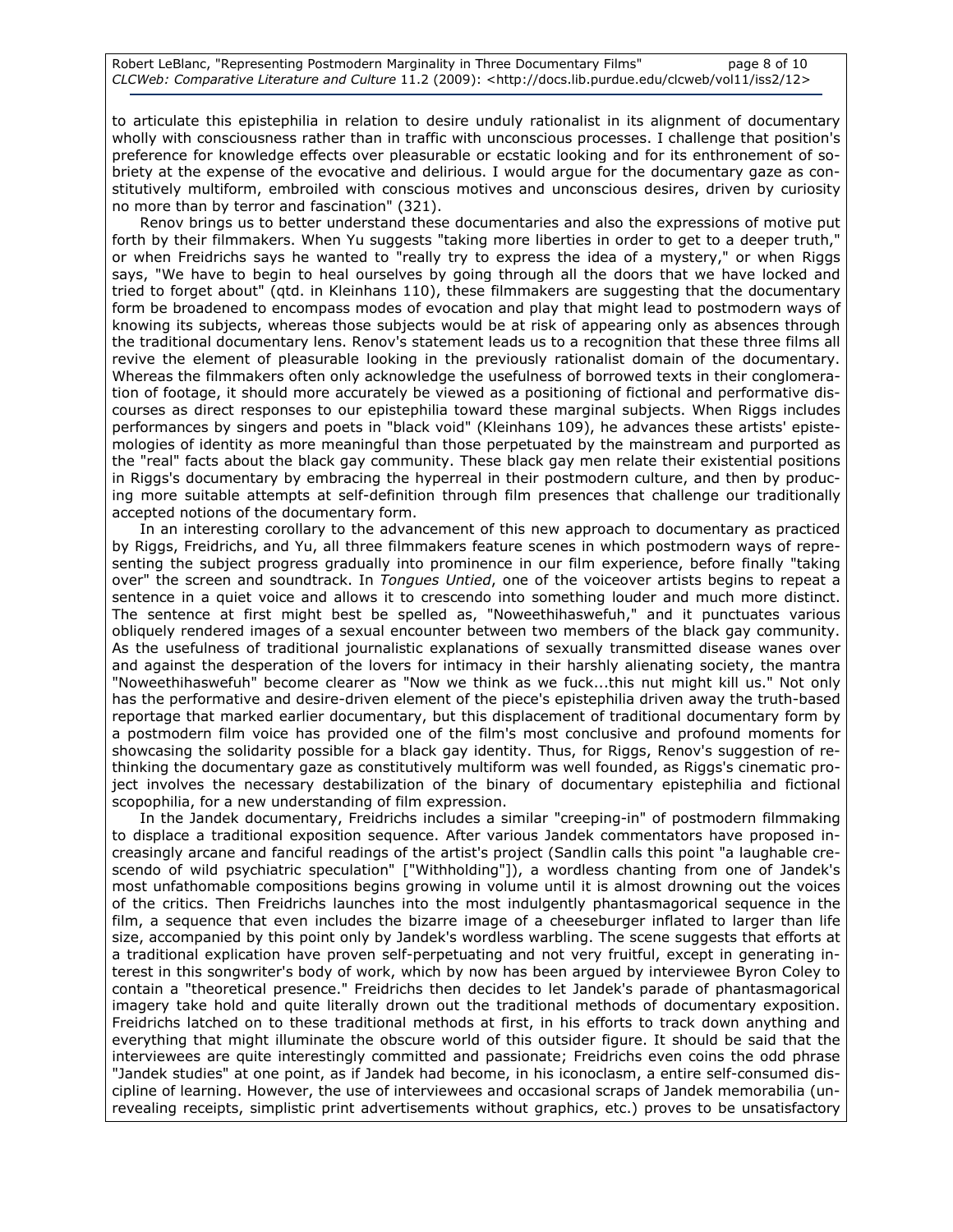for Freidrichs's epistephiliac gaze and the viewer is left to indulge in a culminating pastiche of incongruous images that really have little to do with the Jandek the musician and have everything to do with his fascinating resistance to documentary representation.

The film then reaches its "silent implosion," when the sequence ends with the image of a telephone and the one extant interview with someone purporting to be Jandek is played over the film's soundtrack. This phone interview, dated from 1985, occurs between Jandek and music critic John Trubee. The man representing himself as Jandek seems entirely uncomfortable and refuses to answer many of Trubee's questions, with the notable exception of a question that pertains to Jandek's willingness to ship out albums to listeners via mail order. As is found throughout these three documentaries of marginal figures, the use of pauses and silence serves to illustrate the unsuitability of traditional language to communicate the knowledge sought. During his commentary track, Fehler remarks excitedly after the most extended of these moments of cinematic absence and silence that "this pause is completely unadulterated, one hundred percent!" His satisfaction with this silence reinforces the idea that marginal subjects are often perceived by filmmakers as silent/absent, and thus the use of silence works actively but paradoxically here to express a void and presence at the center of the film. Fehler's excitement suggests his apprehension of what Sobchack refers to as our "mutual capacity for and possession of experience through common structures of embodied existence, through similar modes of being-in-the-world" (Viewing Positions 38). In this instance, the common structure of embodied existence is absence itself, mediated further by the disembodying technology of the telephone interview, and put forth to the effect of utter isolation against the possibilities of limitless intersubjective cinematic communication.

In Yu's In the Realms of the Unreal, a similar device of displacing traditional modes of documentary exposition occurs at the points in the film where a voiceover, representing Darger's voice, is presented in a muffled way. Some of Darger's written words are introduced to the soundtrack at a tooquiet volume before this volume grows louder, and other words, such as those spoken from "behind the closed door" of Darger's apartment (referenced in an earlier portion of this paper), are never fully articulated. This reinforces Yu's tragic viewpoint that Darger's death before his works of art reached the public prevented his marginal voice from ever reaching its hearers. However, Darger's self-willed isolation from society ensured that his words would only be heard as muffled utterances by those living near him, and Yu is aware of Darger's own embrace of his marginal position. Whatever its origins, this documentary ensures that Darger's status as a marginal figure is presented as a point of origin of the crisis that propels the film forward. The epistephilia that Yu and other like-minded documentarians evince is complicated by the marginality of the outsider artist as subject, but it is in and from this complication that a more complete reading of the artist's project may be presented.

These three films signal a new trend in documentary cinema that locates an epistephilia in the difficult terrain of society's margins. Riggs, Freidrichs, and Yu take on challenging tasks as they articulate the subject positions of marginalized and otherwise marginal figures, and each of these three documentaries points to the idea that new epistemologies of nonfictional film exposition are necessary to construct a film presence for these subjects who have found ready-made social constructs unsuitable for their identities and goals. Whereas Riggs's subjects sought the creation of a new identity for black gay males that was located entirely outside the frameworks that had tried to confine and erase them from US-American society, Freidrich's and Yu's outsider arts subjects sought the redefinition of critical reception in arts media in order to allow their appearance as absences to be resituated through postmodern ways of coming to know the artist's body of work. Jandek on Corwood and In the Realms of the Unreal start from traditional modes of capturing an artist's canon on film, but they conclude by blurring the lines between documentary and fictional film in their efforts to reach what Yu called "a deeper truth" in her interview. To return to Baudrillard's theories of the hyperreal and its connection back to earlier modes of experience, let us end by reconsidering his meditation on those who managed to define themselves without presence: "Everywhere we live in a universe strangely similar to the original—things are doubled by their own scenario. But this doubling does not signify, as it did traditionally, the imminence of their death—they are already purged of their death, and better than when they were alive" (460). If these marginal subjects have absented themselves from life and managed to replace themselves in onscreen portrayals with, paradoxically, their own absence, they have allowed the marginal segments of society to be viewed in context with the hyperreal mainstream, in films that point up the deeper truths found in a resistance to the bounds imposed by traditional modes of documentary film.